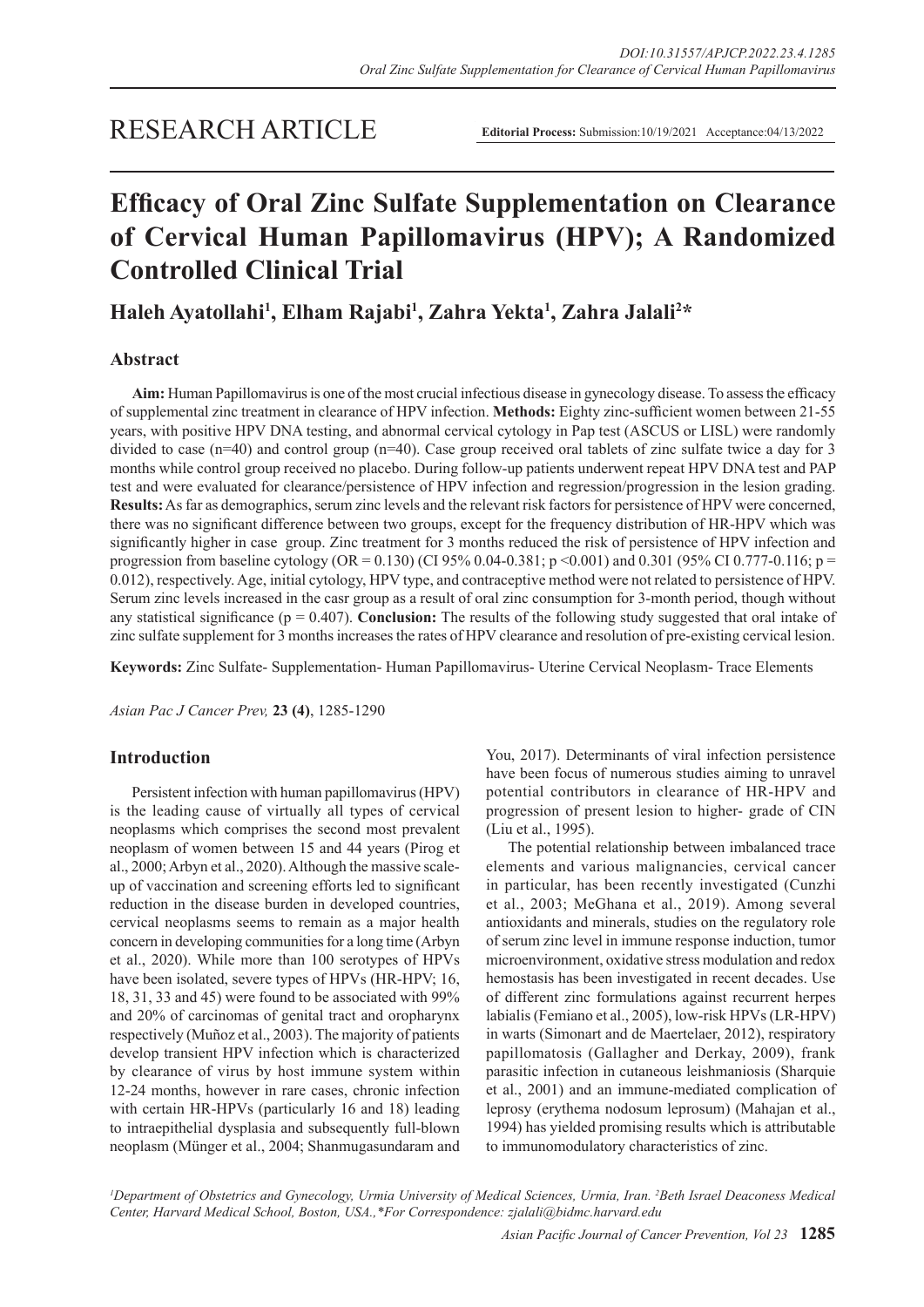#### *Haleh Ayatollahi et al*

At cellular scale, cervical neoplastic cells tend to have lower intracellular zinc levels and are fully capable of compensating for intracellular depletion of zinc via accelerated uptake of zinc from environment upon addition to cell culture medium (Bae et al., 2017). A certain preparation of zinc citrate has been found to induce apoptosis in cervical neoplastic cells via both p-53 dependent and independent pathways. Additionally, zinc citrate has been demonstrated to considerable decreas expression of E6-E7 peptide in HPV-infected cells (Bae et al., 2017). While zinc deficiency intuitively inducts host defense mechanisms, when compared to patients with lower grade CIN, individuals with higher grade CIN are found to have lower serum zinc levels though unnecessary becoming zinc deficient. Similarly higher serum zinc levels have been found to be protective against cervical dysplasia progression in HPV positive patients (Grail and Norval, 1986; Liu et al., 1995; Xie et al., 2018). It is probably due to the rapid zinc intake in growing malignant cells, as zinc is an essential element for maintenance of cell membrane integrity (Naidu et al., 2007). An increase in serum trace elements (selenium and zinc) has been also reported among patients with cervical cancer after undergoing chemotherapy (Subramanyam et al., 2013). Aforementioned evidences set the rationale to seek for clinical trials where supplementary zinc salts are administered to subjects without zinc insufficiencies, while taking caution not to cause toxicities. Present study has been designed to determine efficacy of supplemental zinc sulfate in shortening the duration for clearance of HR-HPVs.

## **Materials and Methods**

The study protocol was approved by Ethical board under code: IR.UMSU.REC.1397.366. The present randomized clinical trial study was in accordance with CONSORT guidelines (IRCT code IRCT20210407050882N1). Sample size was calculated based on the prevalence estimates by Keem et al (52%) (Allameh et al., 2012). Assuming the previously reported odds ratio (OR) of 0.07 (95% CI 0.03-0.16) from a pilot study (Kim et al., 2011), where patients treated with intravaginal zinc citrate solution were less likely to develop persistent HR-HPV infection, a total of 80 subjects would detect a significant effect with 80% power ( $\alpha$ =0.05).

From October to December 2018, HPV infected women aged between 21- 55 with abnormal Pap test presenting to gynecologic oncology clinic of Motahari hospital in Urmia, Iran , the study participants were selected randomly. Inclusion criteria were having a positive HPV DNA test (PCR) and a Pap smear cytology report of either ASCUS or LSIL. Patients with abnormal serum zinc levels, ongoing pregnancy, breast feeding, immunocompromised state diagnosis and prior history of cone biopsy were excluded from the study. Informed written consent was obtained from each of the participants. Demographic details were recorded and the history of tobacco and OPC consumption were evaluated. Finally eligible subjects were randomly assigned to intervention  $(n=40)$  versus control  $(n=40)$  groups. Intervention group

was instructed to take oral zinc sulfate tablets (220 mg, every 12 hrs.) for three months while control group received no treatment and were asked to revisit the clinic in 3 months. Both groups were checked for their serum zinc levels at start and the end of study, which is before the start of zinc supplement and 30 days after the last dose of zinc for the intervention group. None of the patients were lost to follow-up. Persistence of HR-HPV infection was evaluated at the conclusion of follow-up with all of patients undergoing HR-HPV DNA testing as well as HPV genotyping if applicable.

#### *Statistical analysis*

Proportions of nominal variables between two groups of treatment and control were compared using Chi-square test or Fisher's exact test, when indicated. Like-wise numerical values were compared with application of independent t-test or its nonparametric equivalent, as appropriate. Data obtained before and after treatment were analyzed with paired t-test or paired samples. Logistic regression analysis was conducted to predict odds of HPV clearance in association with zinc treatment and other variables. Statistical analysis was carried out using IBM SPSS Statistics for Windows (Version 16.0. Armonk, NY: IBM Corp) and findings with p-values less than 0.05 were regarded to be statistically significant.

#### **Results**

Demographics and clinical characteristics of 80 patients are summarized in Table. 1 under two divided groups of intervention and control. Mean age and contraceptive method did not differ significantly between two groups (in respect of order: independent t-test; p-value=0.436 and chi-square; p-value=0.105).

Intervention group had a higher gravidity when contrasted with control group (independent t-test; p-value=0.038) which translates into a skewed distribution of gravida among two groups. Same pattern was present in terms of distribution of HR-HPV versus LR-HPV between two groups of patients. Ninety- five percent of individuals (n=2) in the intervention group were infected with HR-HPVs and in only 5% of them (n=2) HPV infections were confined to LR-HPVs. Conversely in the control group, 27.5% (n=11) were solely infected with LR-HPV subtypes and HR-HPV DNAs were detected in 72.5% (n=29). Kolmogorov Smirnov test revealed that the frequency distributions of HR-HPV and LR-HPV were not normal between two intervention and control groups  $(p-value<0.001)$ .

The disclosed difference in frequency proportions of each cervical pathology among intervention group (35 ASCUS; 5 LISL) versus control group (32 ASCUS; 8 LISL) did not bear any statistical significance (chi square; p-value=0.546). However, after 3 months the frequencies of cytology changes was no longer statistically negligible (chi-square; p-value=0.038) (Table 1).

According to the results of repeat pap tests in 3 months, cytology regression rate in the treatment group  $(n=21)$  was remarkably higher than that of control group (n=10) (chisquare; p-value=0.021). In the zinc-treated group 20 cases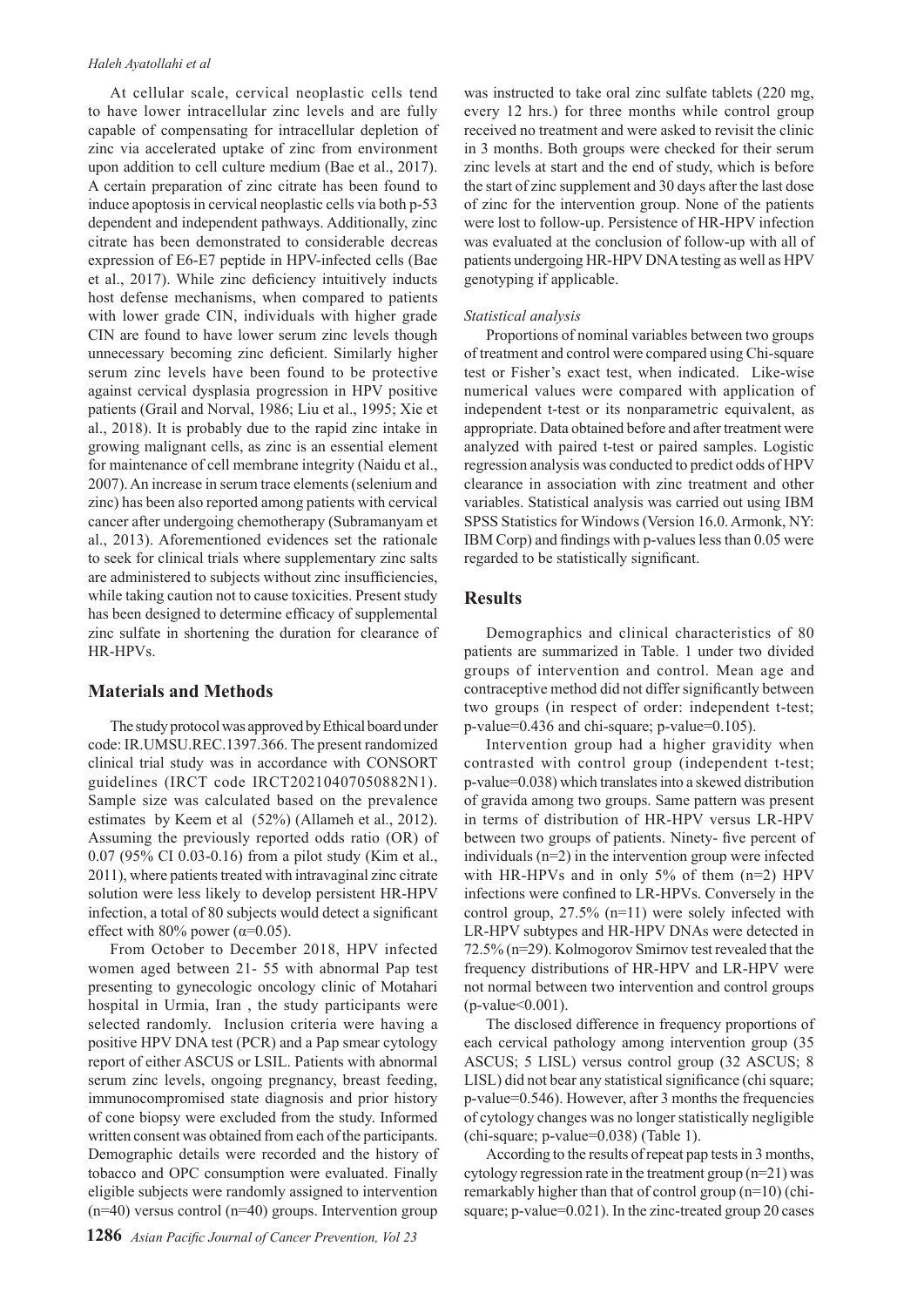*DOI:10.31557/APJCP.2022.23.4.1285 Oral Zinc Sulfate Supplementation for Clearance of Cervical Human Papillomavirus*

|                                         |                 | Total $(n=80)$ | Intervention group $(n=40)$ | Control group $(n=40)$ | P-value          |
|-----------------------------------------|-----------------|----------------|-----------------------------|------------------------|------------------|
| Age, Mean (SD)                          |                 | 38.6           | 39.4(8.7)                   | 37.92(8.05)            | 0.436            |
| Gravida, Mean (SD)                      |                 | 2.35           | 2.65(1.05)                  | 2.05(1.44)             | 0.038            |
| Contraception,                          | Natural         | 30(37.5%)      | 11(27.5%)                   | 19(47.5%)              | 0.105            |
| Frequency (% of column)                 | <b>OCP</b>      | 26(32.5%)      | 14(35%)                     | $12(30\%)$             | 0.105            |
|                                         | <b>IUD</b>      | $13(16.2\%)$   | 10(25%)                     | $3(7.5\%)$             | 0.105            |
|                                         | <b>DMPA</b>     | $11(13.8\%)$   | $5(12.5\%)$                 | 6(15%)                 | 0.105            |
| LR-HPV, Frequency (% of column)         |                 | $13(16.2\%)$   | 2(5%)                       | 11(27.5%)              | $\boldsymbol{0}$ |
| HR-HPV, Frequency (% of column)         |                 | $67(83.8\%)$   | 38(95%)                     | 29 (72.5%)             | $\boldsymbol{0}$ |
| Cervical cytology (Pap test); Baseline  | <b>ASCUS</b>    | $67(83.8\%)$   | 35(87.5)                    | $32(80\%)$             | 0.546            |
|                                         | LISL            | $13(16.3\%)$   | $5(12.5\%)$                 | $8(20\%)$              | 0.546            |
| Cervical cytology (Pap test); Follow-up | NL              | 31(38.7%)      | $21(52.5\%)$                | 10(25%)                | 0.038            |
|                                         | <b>ASCUS</b>    | $37(46.3\%)$   | 15(37.5%)                   | 22(55%)                | 0.038            |
|                                         | LISL            | 12(15%)        | 4(15%)                      | $8(20\%)$              | 0.038            |
| Serum Zinc                              | <b>Baseline</b> | 86.6           | 86.7(9.2)                   | 86.5(8.9)              | 0.91             |
| Mean $(SD)$                             | Follow-up       | 87.95          | 89.2(8)                     | 86.7(8.5)              | 0.187            |
|                                         | Variation       | 1.35           | 2.5(13.5)                   | 0.2(10.6)              | 0.407            |
| HPV cleared in F/U                      |                 | 29(36.2%)      | 23(57.5%)                   | 6(15%)                 | $\mathbf{0}$     |
| HPV persisted in F/U                    |                 | $51(63.8\%)$   | $17(42.5\%)$                | 34(85%)                | 0                |

Table 1. Baseline and Follow- up Characteristics of Patients in Treatment and Control Group

Table 2. Rate of Cytology Regression in Treatment Group is Significantly Higher than Control Group

| Baseline Cytology           |              | Cytology in Follow- up Pap test |          |              | Frequency of | P-value     |                     |                |
|-----------------------------|--------------|---------------------------------|----------|--------------|--------------|-------------|---------------------|----------------|
|                             |              |                                 | NL       | <b>ASCUS</b> | LISL         | <b>HISL</b> | regressed pathology |                |
| Intervention Group $(n=40)$ | <b>ASCUS</b> | 35                              | 20       | 15           | $\theta$     | $\theta$    | 21/40               |                |
|                             |              |                                 |          |              |              |             | 52.50%              | $\theta$       |
|                             | <b>LISL</b>  |                                 |          | $\theta$     | 4            | $\theta$    |                     |                |
| Control Group $(n=40)$      | <b>ASCUS</b> | 32                              | 10       | 22           | $\theta$     | $\theta$    |                     |                |
|                             |              |                                 |          |              |              |             | 1/4                 | $\overline{0}$ |
|                             | LISL         | 8                               | $\Omega$ | $\Omega$     | 8            | $\Omega$    | 25%                 |                |

of ASCUS and one case of LISL were reported as normal cytology at the follow-up. Whereas among the controls only 10 initial pathology of ASCUS had resolved back to normal (Table 2). A regression in baseline cytology in repeat Pap test was more frequently encountered among zinc-treated patients than the controls (OR= 3.316; 95%CI 1.286-8.550; p-value= 0.012).

After 3 month follow-up, evaluation of zinc-treated subjects for HPV infection status and cervical pathology demonstrated clearance of HR-HPV infection in 23 patients (57.5%) versus persistence of HR-HPV infection in 17 patients (47.5%). On the other hand, control group suggested spontaneous clearance of HPV in only 15%  $(n=6)$  while 85%  $(n=34)$  remained unresolved. This observed difference in the rates of HPV clearance was statistically appreciable among the groups (McNemar test; p-value<0.001). Neither age nor contraceptive methods were statistically related to the clearance of HPV in the zinc-treated group (independent t-test; p-value=0.87 and Fisher's exact test; p-value=0.59).

While comparing two groups, no statistically difference was reported in terms of mean serum zinc level before intervention (independent t-test; p-value=0.91), after intervention (p-value=0.187) and serum zinc variations during the three-month period (p-value=0.407). Association between correlated independent variables and persistence of HPV (as dependent variable) was analyzed using logistic regression analysis one at a time; zinc treatment was found to markedly decrease the risk of persistent HPV infection (OR= 0.130; CI 95% 0.04-0.381; p-value<0.001). Moreover, initial cytology of ASCUS reduced the risk of HPV persistency (OR=0.103; 95%CI 0.013-0.836; p-value=0.012) (Table 3).

## **Discussion**

Protective role of dietary essential elements against

Table 3. Applying Logistic Regression Yielded that Zinc Treated Patients are 0.13 Times Less Likely to have Persistent HPV Infection after 3 Months

| Independent Variable | OR    | 95% CI         | p-value      |
|----------------------|-------|----------------|--------------|
| <b>OCP</b>           | 0.868 | 0.330-20.833   | 0.775        |
| Cytology             |       |                |              |
| <b>ASCUS</b>         | 0.103 | 0 013-0 836    | 0.012        |
| LSIL                 | 9.73  | 1.196-79.142   | 0.012        |
| Zinc Supplementation | 0.13  | $0.04 - 0.381$ | $\leq 0.001$ |

*Asian Pacific Journal of Cancer Prevention, Vol 23* **1287**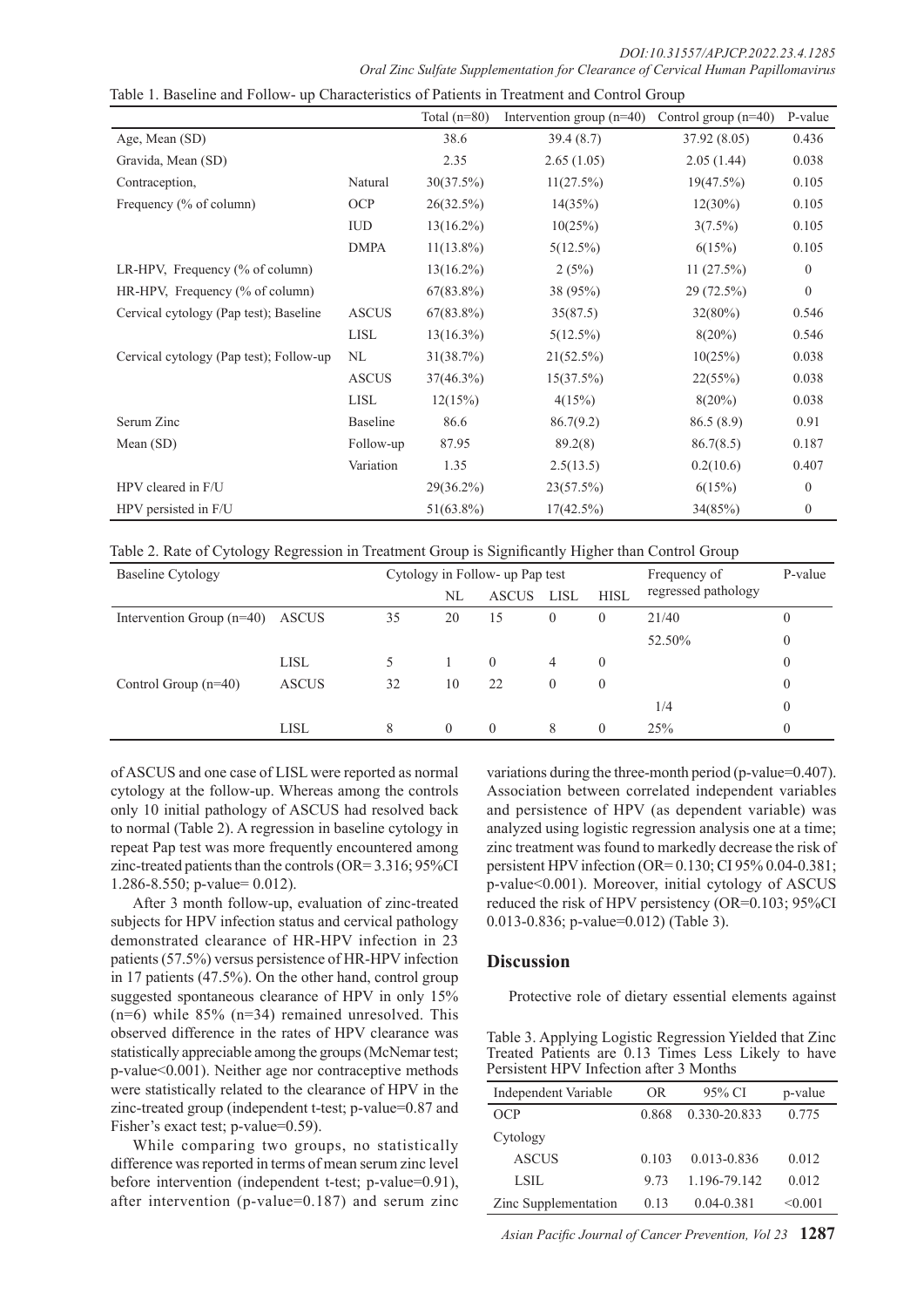carcinogenesis, particularly in pathogenesis of cervical neoplasm, are becoming somewhat approved in several studies which emphasize on the antioxidant activity and immunomodulatory characteristics of theses trace minerals (Borges et al., 2018; MeGhana et al., 2019; Obhielo et al., 2019; Sreeja et al., 2019; Barchitta et al., 2020). Moreover, zinc is proved to exert distinctive antiviral activity against a handful of viruses (Read et al., 2019) including but not limited to RSV(Suara and Crowe, 2004), HSV (Arens and Travis, 2000) , HIV-1 (Haraguchi et al., 1999) and HPV (Gibbs, 2003). However, in the absence of frank zinc deficiency, sever enough to hinder the ability of immune cells to fight against infection, the benefits of zinc supplementation are yet to be elucidated. According to a systematic review conducted by Simonart et al., (2012) due to the fundamental heterogeneity in study designs, only a limited evidence is so far available to support significance of the highly debated effect of zinc in treatment of cutaneous and anogenital warts (Kanelleas and Nicolaidou, 2015).

Barchitta et al., (2020) conducted a cross-sectional study on 251 Italian women with normal cervical cytology and concluded that participants with higher zinc and dietary antioxidant intake have lower odds of infection with HR-HPVs (OR =  $0.46$ ; 95% CI =  $0.27-0.80$ ;  $p$ -value = 0.006).

In a cross-sectional study of Okunade et al. on 50 case of cervical SCC, serum zinc and selenium was found to be substantially lower in women with invasive cervical cancer rather than 100 cancer-free controls (Okunade et al., 2018). An uncontrolled study of 28 patients with HR-HPV has suggested that serum levels of inflammatory cytokines (IL-1, IL-12) decrease in response to 3 months oral zinc sulfate treatment (Fadhil et al., 2017). There is a case-report of successful treatment approaches of cervical adenocarcinoma in a pregnant patient with vaginal infusion of zinc citrate, who was willing to continue pregnancy (Choi et al., 2006).

In a comparison of 144 patient with CIN against 53 control, made by Atoe and Peter, serum zinc and antioxidant levels were revealed to be markedly lower among the cases with higher grades of CIN (Atoe and Peter, 2019). Meta-analysis of data from 12 articles has demonstrated an appreciable association between level of serum zinc and risk of developing cervical cancer among Asian women (Xie et al., 2018).

Following the radiosurgical treatment approaches in HPV infected patients, administration of a zinc sulfate and usnic acid preparation, as an adjuvant therapy, has been found to considerably decrease the risk of recurrence in 75 patient compared to 50 controls (Scirpa et al., 1999).

The present trial on 80 HPV infected women with abnormal Pap teste (confined to ASCUS or LISL) revealed that oral zinc sulfate is associated with higher rates of HPV clearance and regression of cervical pathology. While our findings confirm the effectiveness of zinc in shortening of time to clearance of HR-HPV, demonstrated in the pilot study of 2011 (Kim et al., 2011), for a real concrete change to take place in grading of CIN, follow-up for longer time periods would be required . In the study conducted by Kim et al., (2011) much the same target group was addressed (women with documented positive HPV DNA test, ASCUS/LISL in Pap smear and colposcopy). A certain commercial preparation of zinc citrate solution (0.5 mM) was administered topically in the form of vaginal douche with an application frequency of twice a week for 3 months. Although their study was designed in retrospective framework, 76 zinc- treated patients were compared against 118 controls in terms of persistency rate of HPV and cervical cytology regression. They reported higher rates of HPV clearance in the treatment group (64.47%) versus spontaneous clearance in the control group  $(25.51\%)$  (p-value <0.001). Collectively, they concluded that intravaginal infusion of zinc citrate reduces the risk of persistent HPV with an odds ratio of 0.079 (95% CI 0.039–0.165, p-value<0.001). After 12 weeks, they found a regression in cervical cytology in 51.8% versus 45.3% of treatment group and control group, respectively. In regards with LISL lesions, 44.6% of treated patients had a normalized cytology at the follow-up while only 21.4% of controls underwent such a resolution (p-value= 0.182). On the whole, findings of two studies are in complete agreement.

Prevalence of different subtypes of HR-HPVs in our study were in an acceptable accordance with data available from local population studies. Analysis of 1930 CIN specimens obtained from Yangtze River delta area, found types 16, 52, 58, 18, and 33 to be the most common types responsible for infection (Wang et al., 2018). Over the half of patients in our study were infected with type 16 (55%) and the 2nd most common HR-HPV were type 18 (11.3%) and 31 (11.3%) followed by types 33(6.3%), 56 (5%), 39 (3.8%), 35 (2.5%), 58 (1.25%) and 68 (1.25%). A fraction of cases was simultaneously co-infected with LR-HPVs; type 6(20%), type 11(6.3%), 43(2.5%), 52(6.3%), 53(1.3%), 54(7.5%), 55(1.25%), 66(2.5%), 73(1.25%), 82(2.5%).

Pingarrón et al., (2019) carried out a prospective controlled study, in which HPV infected patients who were treated with a certain commercial zinc-containing formula for six months (n=73) had higher rates of HPV clearance and regression of pre-existing lesions than the controls (n= 45). Similarly, patients with initial normal cytology who were tested positive for HR-HPVs were less likely to develop new intracervical lesion in the treatment group (pre-print). However, due to the fact that zinc was just one of the several ingredients of this multivitaminmineral formula, the mentioned protective effect cannot be solely attributed to the zinc ion.

Despite these findings, our study has some limitations. As current study was limited in terms of its small sample size and short follow-up period, conduction of larger multi-center studies are required to further elucidate exact preventive and therapeutic effects of zinc in HPV infection with different oncogenic subtypes. The fact that control arm did not receive any placebo and hence concerns inherent to its unblinded nature are additional reasons to pursue well-designed clinical trials on this topic.

In summary, present study suggested that oral zinc sulfate supplementation for three months increases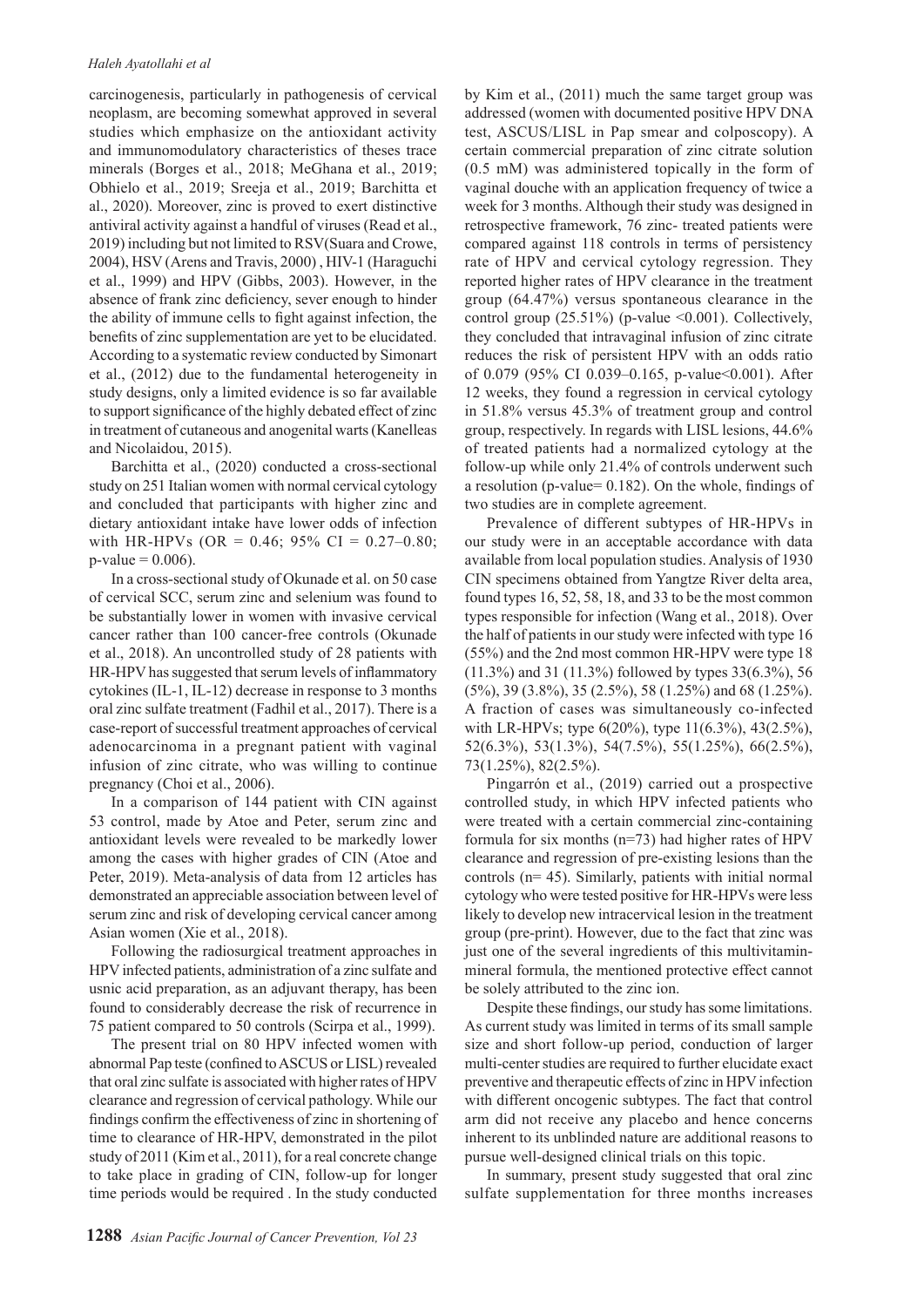the odds of clearance of HR-HPV infection as well as regression in cervical cytology.

## *Abbreviations*

Human papilloma virus (HPV); high-risk HPV (HR-HPV); Cervical intraepithelial Neoplasia (CIN); Atypical squamous cells of undetermined significance (ASCUS); Low-grade squamous intraepithelial lesion (LSIL); Polymerase chain reaction (PCR); loop electrosurgical excision procedure (LEEP); Intra-uterine device (IUD); Depot medroxyprogesterone acetate (DMPA); Respiratory syncytial virus (RSV); Herpes simplex virus (HSV).

## **Author Contribution Statement**

HA: Conceptual design, methodology, and supervision. ER: Data collection, data analysis, manuscript draft, ZY: Conceptual design, supervision, and scientific revision, ZJ: Data curation, Data interpretation and write-up. All authors reviewed the manuscript and contributed intellectually. The final manuscript was approved by all authors.

## **Acknowledgments**

## *Funding Declaration*

This study was funded by Urmia University of Medical Sciences. It is derived from the second author thesis for completion of her OB/GYN specialty training.

## *Ethics approval and consent to participate*

This study was approved by the Research Ethics committee of Urmia University of Medical Sciences under the codeIR.UMSU.REC.1397.366.

## *Availability of data and materials*

The datasets generated and/or analyzed during the current study are not publicly available but are available from the corresponding author upon reasonable request.

## *Study registration*

Registration of current trial protocol under the scientific name of "Efficacy of Oral Zinc Sulfate Supplementation on Clearance of Cervical Human Papillomavirus (HPV); a Randomized Controlled Clinical Trial" has been approved in Iranian Registry of Clinical Trials at under registration reference code of IRCT20210407050882N1.

## *Competing interests*

Authors declare no conflict of interests.

## **References**

- Allameh T, Moghim S, Farahbod F (2012). Reviewing the prevalence of human papillomavirus (HPV) in married women aged 18-60 years with normal pap smear referring to gynecology clinics in Hospitals Affiliated to Isfahan University of Medical Sciences, I*ran J Isfahan Med Sch*, **29**.
- Arbyn M, Weiderpass E, Bruni L, et al (2020). Estimates of incidence and mortality of cervical cancer in 2018: a

worldwide analysis. *Lancet Glob. Health,* **8**, 191-203. Arens M, Travis S (2000). Zinc salts inactivate clinical isolates of herpes simplex virus in vitro. *J Clin Microbiol,* **38**, 1758-62.

- Atoe K, Peter O (2019). Serum antioxidant status and some selected trace metal levels in patients with cervical intraepithelial neoplasm in Benin City, Nigeria. *J Appl SCI Environ Manag*, **23**, 1483-9.
- Bae SN, Lee KH, Kim JH, et al (2017). Zinc induces apoptosis on cervical carcinoma cells by p53-dependent and-independent pathway. *Biochem Biophys Res Commun,* **484**, 218-23.
- Barchitta M, Maugeri A, La Mastra C, et al (2020). Dietary antioxidant intake and human papillomavirus infection: Evidence from a Cross-Sectional Study in Italy. *Nutrients*, **12**, 1384.
- Borges BES, Brito EBd, Fuzii HT, et al (2018). Human papillomavirus infection and cervical cancer precursor lesions in women living by Amazon rivers: investigation of relations with markers of oxidative stress. *Einstein (Sao Paulo)*, **16**.
- Choi J-H, Lee Y-S, Jung C-K, et al (2006). A case of treatment of cervical adenocarcinoma associated with pregnancy by zinc-citrate compound (SeLava circledR}). *Obstet Gynecol Sci*, **49**, 2613-20.
- Cunzhi H, Jiexian J, Xianwen Z, et al (2003). Serum and tissue levels of six trace elements and copper/zinc ratio in patients with cervical cancer and uterine myoma. *Biol Trace Elem. Res*, **94**, 113-22.
- Fadhil HY, Aufi IM, Aboud RS, et al (2017). Effect of oral zinc sulfate on local inflammatory cytokines level in Iraqi women infected with human papillomavirus (HPV). *IOSR J Pharm Biol Sci*, **12**, 14-7.
- Femiano F, Gombos F, Scully C (2005). Recurrent herpes labialis: a pilot study of the efficacy of zinc therapy. *J Oral Pathol Med,* **34**, 423-5.
- Gallagher TQ, Derkay CS (2009). Pharmacotherapy of recurrent respiratory papillomatosis: an expert opinion. *Expert Opin Pharmacother*, **10**, 645-55.
- Gibbs S (2003). Zinc sulphate for viral warts. *British J Dermatol,*  **148**, 1082-3.
- Grail A, Norval M (1986). Copper and zinc levels in serum from patients with abnormalities of the uterine cervix. *Acta Obstet Gynecol Scand* , **65**, 443-7.
- Haraguchi Y, Sakurai H, Hussain S, et al (1999). Inhibition of HIV-1 infection by zinc group metal compounds. *Antivir Res*, **43**, 123-33.
- Kanelleas A, Nicolaidou E (2015). Warts: Cutaneous and Anogenital. In 'European Handbook of Dermatological Treatments', Eds Springer, pp 1053-61.
- Kim JH, Bae SN, Lee CW, et al (2011). A pilot study to investigate the treatment of cervical human papillomavirus infection with zinc-citrate compound (CIZAR®). *Gynecol Oncol,* **122**, 303-6.
- Liu T, Soong SJ, Alvarez RD, et al (1995). A longitudinal analysis of human papillomavirus 16 infection, nutritional status, and cervical dysplasia progression. *Cancer Epidemiol Biomarkers Prev*, **4**, 373-80.
- Mahajan PM, Jadhav VH, Patki AH, et al (1994). Oral zinc therapy in recurrent erythema nodosum leprosum: a clinical study. *Indian J Lepr*, **66**, 51-7.
- MeGhana G, Kalyani R, SuMathi M, et al (2019). Significance of copper, zinc, selenium and fluoride in squamous cell carcinoma of cervix-a pilot study. *J Clin Diagnostic Res*, **13**.
- Münger K, Baldwin A, Edwards KM, et al (2004). Mechanisms of human papillomavirus-induced oncogenesis. *J virol*, **78**, 11451-60.
- Muñoz N, Bosch FX, De Sanjosé S, et al (2003). Epidemiologic classification of human papillomavirus types associated with